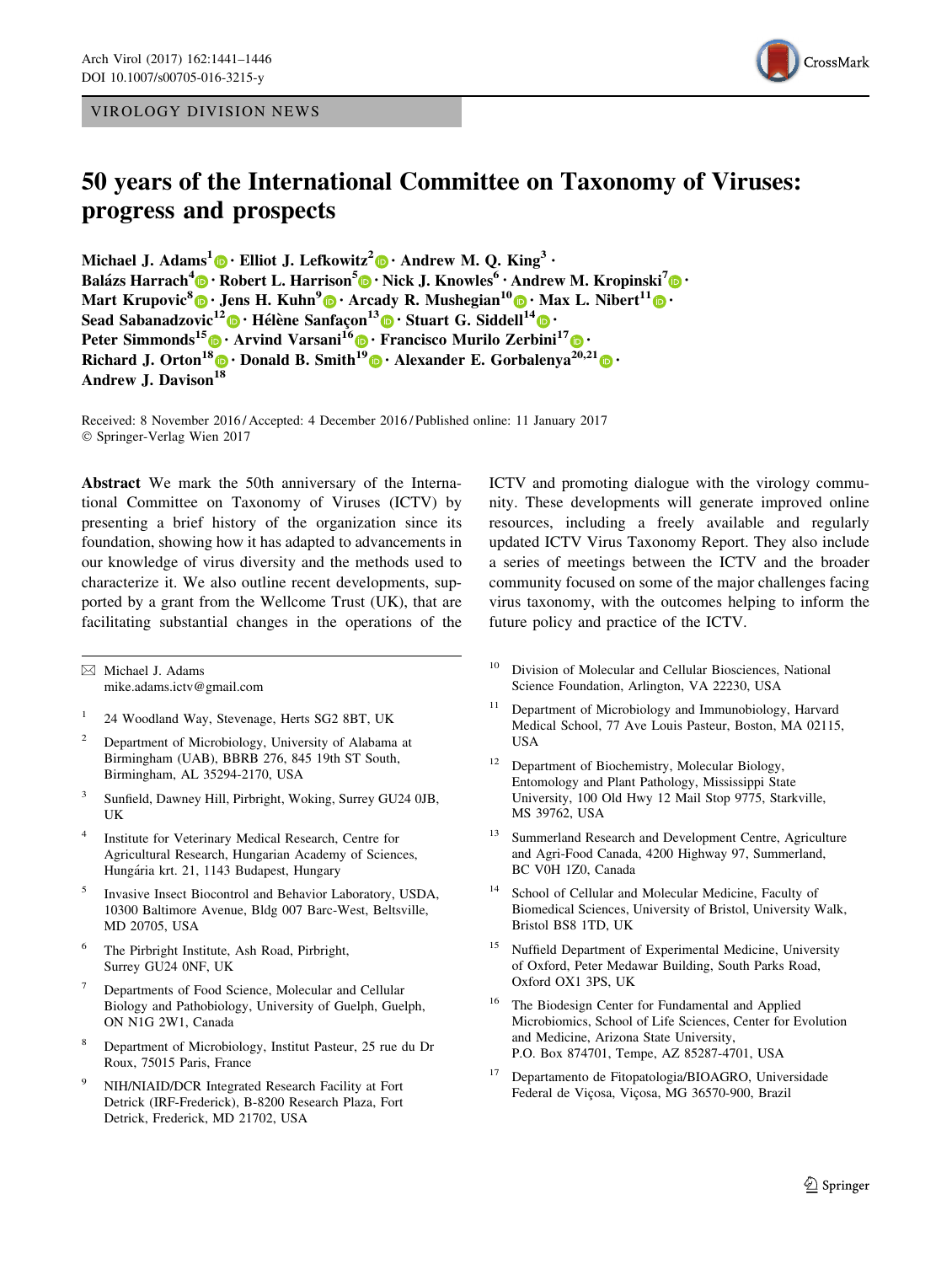## Introduction

From the beginnings of virology more than a hundred years ago, viruses were often named by researchers after the diseases they caused. The development of various methods to characterise viruses (physicochemical methods, tissue culture, electron microscopy, serology, etc.) led to a steady increase in the number known and helped demonstrate some relationships among them. As a result, the need for oversight of virus nomenclature and classification was recognized, and this led eventually to the founding of the International Committee on Nomenclature of Viruses (ICNV) in 1966. The ICNV changed its name to the International Committee on Taxonomy of Viruses (ICTV) in 1975, reflecting the fact that the ICTV regulates both the creation and the naming of taxa. To mark the 50th anniversary of the organisation, we now provide a brief historical overview and describe some recent significant developments that are helping it adapt to the future.

# Foundation

The ICNV was established on 22 July 1966 in Moscow during the 9th Congress of the International Association of Microbiological Societies (IAMS). A provisional steering committee established three years earlier had invited each of the national microbiological societies affiliated to IAMS to appoint a virology representative, and these became the founding members of the ICNV. An Executive Committee (EC) elected by the members to oversee the ICNV drew up a set of rules that were approved by the National Members at a subsequent meeting during the same congress. Key decisions of these founding meetings were that the ICNV would establish a universal system of classification and nomenclature for viruses (i.e. one for all viruses, irrespective of host), that the bacterial code of nomenclature would not be applied to viruses, and that the rule of priority of publication would not be observed. These principles established a system in which the decisions of the ICNV (and later the ICTV) would determine both the creation and

the naming of taxa, and thus set virus taxonomy apart from most biological taxonomy (botanical, zoological, etc.), for which the international codes regulate only the names that are used. The founding meeting of the ICNV also agreed that 'an effort should be made towards a latinized binomial nomenclature'.

To begin its task, the EC created four host-based Subcommittees to propose genera and families for the known viruses of insects, vertebrates, plants and bacteria. Each Subcommittee was chaired by a member of the EC, and consisted of specialists representing each of the major groups of viruses within their remit. These specialists in turn chaired Study Groups to propose a classification and nomenclature in their areas. The taxonomy proposed by the Study Groups was discussed by the relevant Subcommittee and by the EC, and (once agreement had been reached) then required final approval from the entire ICNV. The same basic pattern continues to this day – most taxa and taxon names originate in proposals made by specialist Study Groups, whose work is co-ordinated and overseen by the EC.

The 1st Report of the ICNV was published in 1971 [[1\]](#page-4-0) and provided the first indication of progress in virus classification. Most of the vertebrate viruses listed in that Report were classified into 19 genera and two families (Papovaviridae and Picornaviridae), and the remaining viruses were presented in 24 groups pending further information to determine appropriate classification levels. Each genus or group had a type member and a list of 'other members', all specified using the common (vernacular) name of the virus. A total of 290 viruses were listed as members of these genera or groups, together with a similar number listed as 'possible members'. The taxonomy established by the 1st Report is available at [http://www.](http://www.ictvonline.org/virusTaxonomy.asp%3fmsl_id%3d1) [ictvonline.org/virusTaxonomy.asp?msl\\_id=1](http://www.ictvonline.org/virusTaxonomy.asp%3fmsl_id%3d1). Each subsequent release of the ICNV/ICTV taxonomy is available at [http://www.ictvonline.org/taxonomyReleases.asp.](http://www.ictvonline.org/taxonomyReleases.asp)

## Consolidation

A process was soon established upon these foundations that lasted for some 25 years. Taxonomic proposals for genera and families (and later a few subfamilies and orders) were prepared (usually) by the Study Groups, discussed and modified where necessary in consultation with the relevant Subcommittee and the EC, and finally presented to the voting membership of the ICTV at a plenary session of the triennial International Congress of Virology (ICV) or occasionally by postal ballot. Voting members consisted of the National Members, the EC members and a small number of honorary Life Members. Changes to taxonomy were sometimes reported as journal articles, and the 2nd to

<sup>&</sup>lt;sup>18</sup> MRC, University of Glasgow Centre for Virus Research, Sir Michael Stoker Building, 464 Bearsden Road, Glasgow G61 1QH, UK

Centre for Immunity, Infection and Evolution, Ashworth Laboratories, University of Edinburgh, King's Buildings, West Mains Road, Edinburgh EH9 3JT, UK

Department of Medical Microbiology, Leiden University Medical Center, E4-P, rm. E4-72, P. O. Box 9600, 2300 RC Leiden, The Netherlands

Faculty of Bioengineering and Bioinformatics, Lomonosov Moscow State University, 119899 Moscow, Russia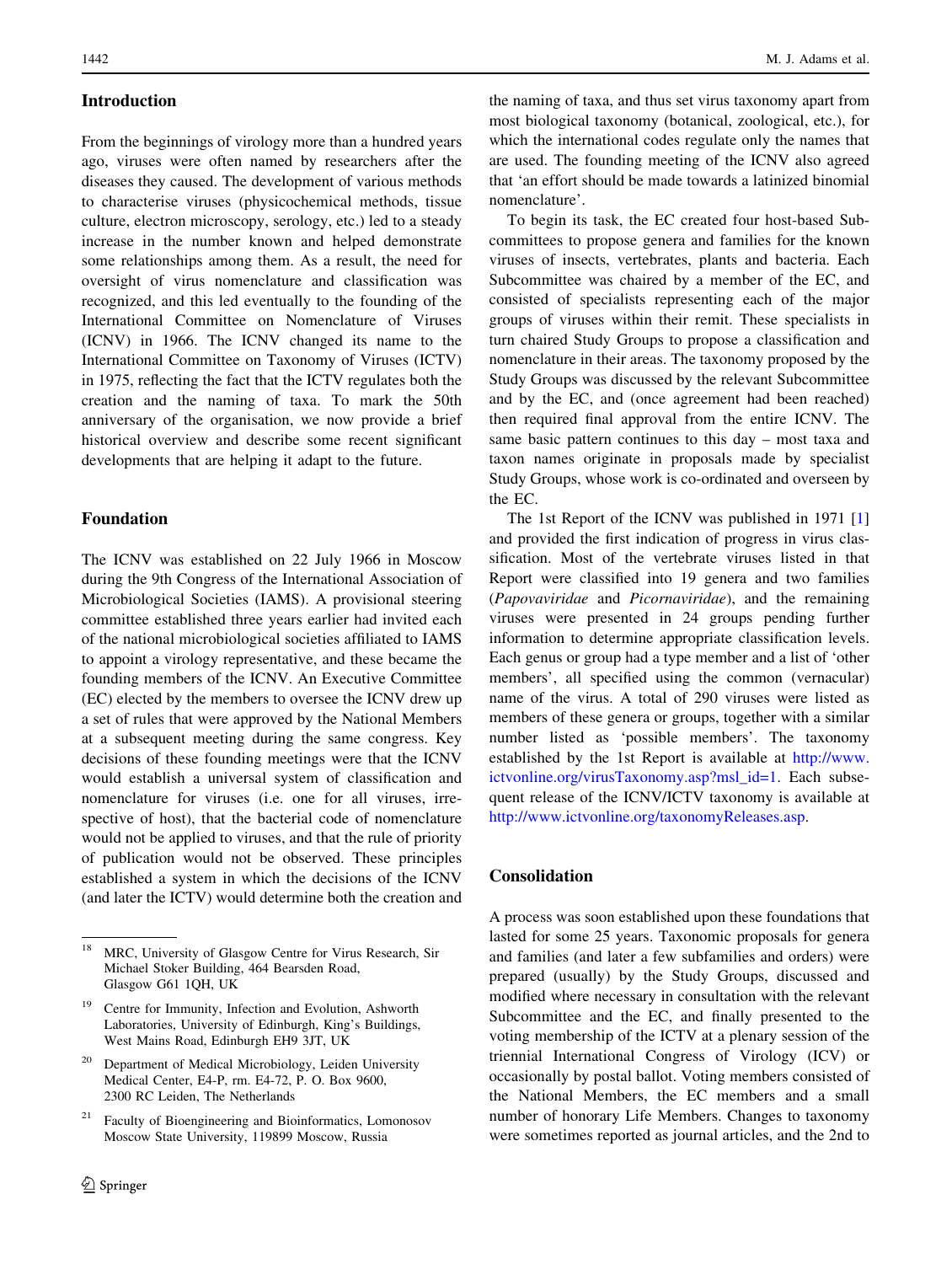6th ICTV Reports were published in 1976 [\[2](#page-4-0)], 1979 [\[3](#page-5-0)], 1982 [[4\]](#page-5-0), 1991 [\[5](#page-5-0)] and 1995 [\[6](#page-5-0)]. The Reports were initially journal supplements but soon became independent publications that were standard reference works, providing the authoritative viral taxonomy and also a comprehensive overview of the properties of the viruses classified. In most cases, the groups listed in the 1st Report were eventually recognised and named as genera, and member viruses (together with separate lists of 'probable members' and sometimes also 'possible members') were listed at the discretion of the respective Study Groups that prepared the chapters. The main efforts were thus directed at the rank of genus and above. The early intention to adopt a latinized binomial nomenclature was abandoned as a result of direct opposition by some virologists and differences of view about the feasibility and merits of recognising virus species [\[7](#page-5-0)].

## Establishment

An important conceptual change occurred with the formal recognition of virus species as proposed by van Regenmortel [\[8](#page-5-0)] and adopted by the ICTV in 1991 [[9\]](#page-5-0). This change was largely approved by the community and universally implemented in the 7th Report, which was published in 2000 [[10\]](#page-5-0). From then on, Study Groups classified viruses into species, and taxonomic proposals became necessary for the creation and naming of new species. Each species could include numerous viruses differing antigenically or pathogenically, one of which was designated as the representative isolate. This step-change in virus taxonomy led to drastic revisions in some genera. For example, the 96 viruses that had been listed as independent members of the genus *Enterovirus* in the 6th Report were classified into a mere eight species in the 7th Report. However, in many other cases the lists of species in the 7th Report corresponded largely with the viruses listed as genus members in earlier Reports. To distinguish them as virus species, their names were now printed in italics and with an initial capital letter. Species names to this day have many different styles, often reflecting the differing approaches to naming viruses among researchers working with various virus groups (e.g. bacteriophages, plant viruses, arboviruses, etc.). Efforts continue to be made to achieve consistency of species naming styles within certain genera and families, often incorporating the genus name (e.g. Enterovirus A and Rabies lyssavirus).

Virus taxa (including species) are usually accepted to be man-made categories (although see  $[11]$  $[11]$ ). Thus, the decision to create a new species in a particular genus is inevitably a matter of scientific judgement and pragmatism, usually guided by genus- or family-specific criteria established by the relevant Study Group. The formal definition of a virus species has been controversial [\[12](#page-5-0)], and there are differing viewpoints on what that definition should contain, whether a universally agreed definition is necessary (botanical taxonomy, for example, does not have one), and what the consequences of adopting different definitions might be. Despite considerable criticism from some eminent virologists [\[13](#page-5-0)], the 1991 definition: "A virus species is defined as a polythetic class of viruses that constitutes a replicating lineage and occupies a particular ecological niche'' was replaced by majority vote in 2013 with: "Species shall be created in accordance with the following definition: A species is the lowest taxonomic level in the hierarchy approved by the ICTV. A species is a monophyletic group of viruses whose properties can be distinguished from those of other species by multiple criteria''. The view that the ICTV should have a species definition that endorses the polythetic concept is still being advocated [\[14](#page-5-0)].

## Growth

The early years of the 21st century have seen significant changes in the rate of virus discovery and characterisation, driven mainly by the explosion in high-throughput sequencing and the development of sophisticated bioinformatic tools. This has resulted in an ever-increasing workload for Study Groups and the EC and in the creation of many more virus taxa. Following the latest (2016) ratification vote  $[15]$  $[15]$ , an untold number of viruses are classified within 3704 species, 609 genera, 111 families (including 27 subfamilies) and 7 orders. This rapid expansion has only become possible by changes within the EC to increase the numbers of Subcommittees (now six, some of them based on genome type as well as on host) and Study Groups (now 99). Nonetheless, in organisational terms, the ICTV has retained many of its early characteristics. It is now a committee of the Virology Division of the International Union of Microbiological Societies (IUMS; the successor of IAMS), and its governance is determined by Statutes, the latest version of which can be found at [http://www.ictvonline.org/statutes.asp.](http://www.ictvonline.org/statutes.asp) A separate Code containing the rules governing the creation and naming of virus taxa is available at [http://www.ictvonline.org/](http://www.ictvonline.org/codeOfVirusClassification.asp) [codeOfVirusClassification.asp](http://www.ictvonline.org/codeOfVirusClassification.asp).

An internet home page for the ICTV was created in 1995, and since then a web presence has become increasingly integral to ICTV operations. It now provides open access to a wealth of information including past and present virus taxonomy, taxonomic proposals under consideration and the opportunity to contribute to discussions. Although Study Groups continue to play a leading role in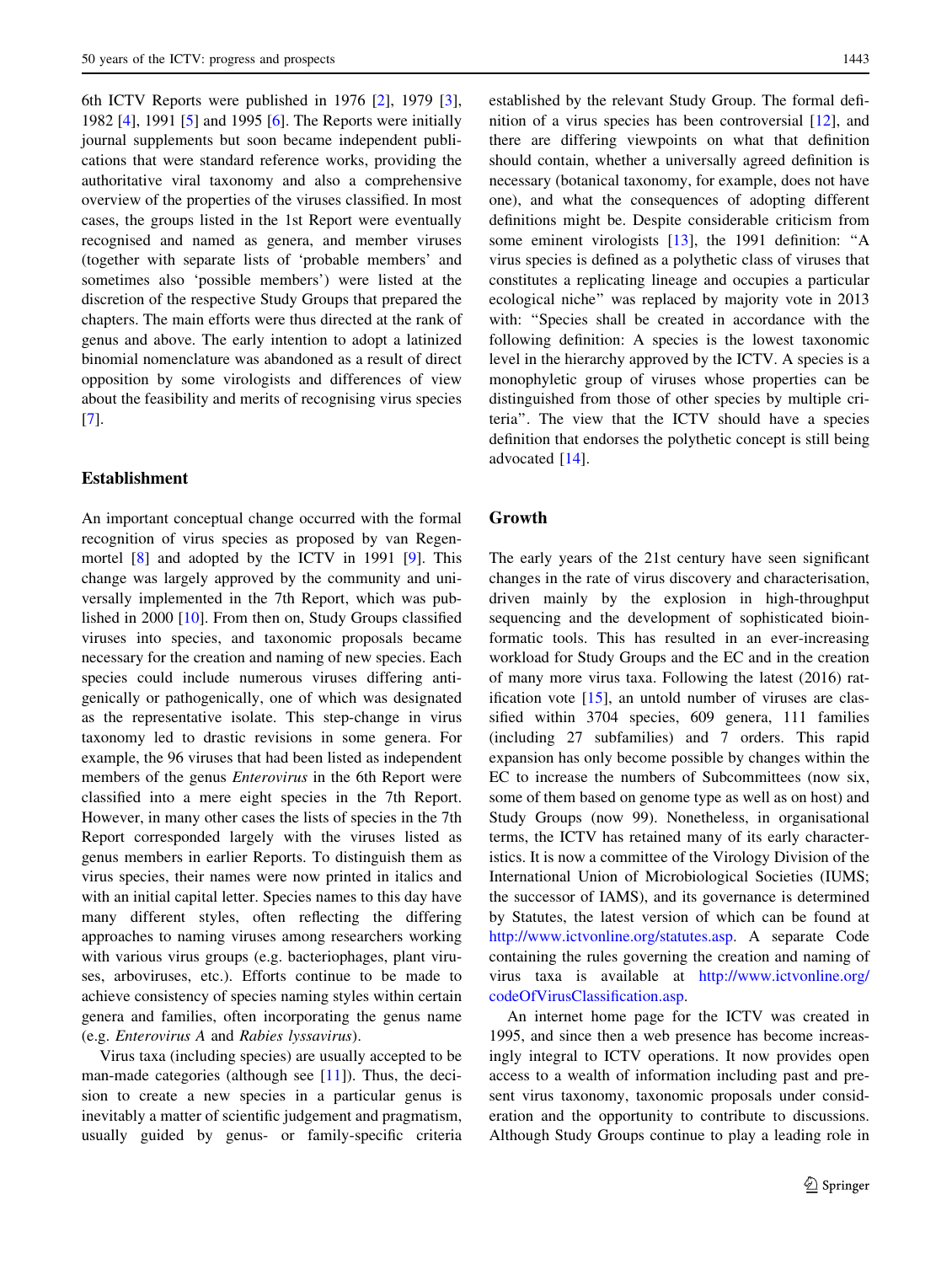preparing taxonomic proposals, submissions are welcomed from any virologist, and forms and instructions for this purpose are available at [https://talk.ictvonline.org/files/tax](https://talk.ictvonline.org/files/taxonomy-proposal-templates/) [onomy-proposal-templates/](https://talk.ictvonline.org/files/taxonomy-proposal-templates/). The web site includes lists of EC Members, Subcommittee Members, Study Group Members, Life Members (to which the previous President was added recently [[16\]](#page-5-0)) and National Members. Study Group chairs were added to the ICTV voting membership in 2005, in recognition of the important role they play in developing virus taxonomy and encouraging the involvement of the wider virology community. The final vote on all proposals approved by the EC has been conducted by an email ballot since 2009, and now takes place annually. The up-to-date list of currently approved virus taxa (the Master Species List) can be downloaded in its entirety from [https://](https://talk.ictvonline.org/files/master-species-lists/m/msl/5945) [talk.ictvonline.org/files/master-species-lists/m/msl/5945,](https://talk.ictvonline.org/files/master-species-lists/m/msl/5945) or its contents explored online at [http://www.ictvonline.org/](http://www.ictvonline.org/virusTaxonomy.asp) [virusTaxonomy.asp](http://www.ictvonline.org/virusTaxonomy.asp). An important recent development has provided access to the complete history of all taxonomic changes during the past 50 years and, in many cases, access to the formal proposals that introduced these changes [\[17](#page-5-0)]. The web site is also a source of news and information relevant to virus taxonomy, including the annual ICTV newsletter available at [https://talk.ictvonline.org/files/ictv\\_](https://talk.ictvonline.org/files/ictv_documents/m/newsletters) [documents/m/newsletters.](https://talk.ictvonline.org/files/ictv_documents/m/newsletters)

## Recent developments

Experience in producing the 8th [\[18](#page-5-0)] and 9th [[19\]](#page-5-0) Reports (published in 2005 and 2012, respectively) convinced the EC that it was no longer desirable to produce these as physical volumes through a commercial publisher. Although the printed Reports have served the community well for nearly 50 years, this approach now has significant disadvantages, including the work involved in producing a large book (the 9th Report has nearly 1500 pages), the price of the volume and the inevitable delays between writing and publication, especially at a time when both science and virus taxonomy are advancing rapidly. Historically, the costs of running the ICTV (largely for holding the annual EC meeting) have been met by grants from IUMS, the American Society of Virology and the Microbiology Society (UK), together with royalties from sales of the published Reports. There have been minimal funds to use for technological and other developments, and the EC Members were therefore delighted when, in 2015, three of their number were awarded a five-year Bioresource Grant by the Wellcome Trust (UK). This support commenced at the beginning of 2016 and is now being used to drive substantial changes to the operations and public contributions of the ICTV, as described below.

#### Open access resources

The ICTV Taxonomy Report is being made freely available at <http://www.ictvonline.org/Report> in a greatly enhanced format, starting in January 2017. Over a threeyear cycle, the Study Groups will update the information in the chapters of the 9th Report and produce chapters for newly created taxa. In addition to internal links to the latest ICTV taxonomic database, bi-directional links will also be provided to external databases. Following an agreement with the Microbiology Society (UK), summaries of the online Report chapters (usually corresponding to individual families), also prepared by the Study Groups, are being published as citeable, freely available articles in the Journal of General Virology and indexed in literature search engines such as PubMed. These summaries will include links to the full online Report, and thus will provide definitive citations to the more comprehensive information available therein.

## Bioinformatic resources

To facilitate the development of taxonomy and the involvement of the virology community in this process, the ICTV web site will provide bioinformatic and database resources designed to simplify the processes involved in generating and approving taxonomic proposals. To enhance the rigour with which virus taxonomy is advanced, the web site will also provide information and tools aimed at ensuring data consistency and integrity, including standardised alignments for representative sequences from virus groups (typically, families) produced in collaboration with the Study Groups. Collectively, these resources are expected to greatly simplify the submission and ratification of taxonomic proposals, and also significantly enhance the ability of the ICTV to keep taxonomy abreast of virus discovery.

## Focused meetings

A series of focused meetings is providing a much-needed channel through which the expertise of those working in virology, evolutionary biology and bioinformatics will be able to contribute to the work of the ICTV in the short and long terms. The first of these meetings was organized for Study Group chairs and EC Members, and took place on 1-2 February 2016 at Hinxton, near Cambridge (UK), with an attendance of 76 virologists. This very successful workshop gave the opportunity for wide-ranging discussions of the operations of the ICTV, the development of the online Report and the challenges facing virus taxonomy. A summary is available at [http://talk.ictvonline.org/meetings/](http://talk.ictvonline.org/meetings/sg_hinxton/w/sg_meeting) [sg\\_hinxton/w/sg\\_meeting](http://talk.ictvonline.org/meetings/sg_hinxton/w/sg_meeting).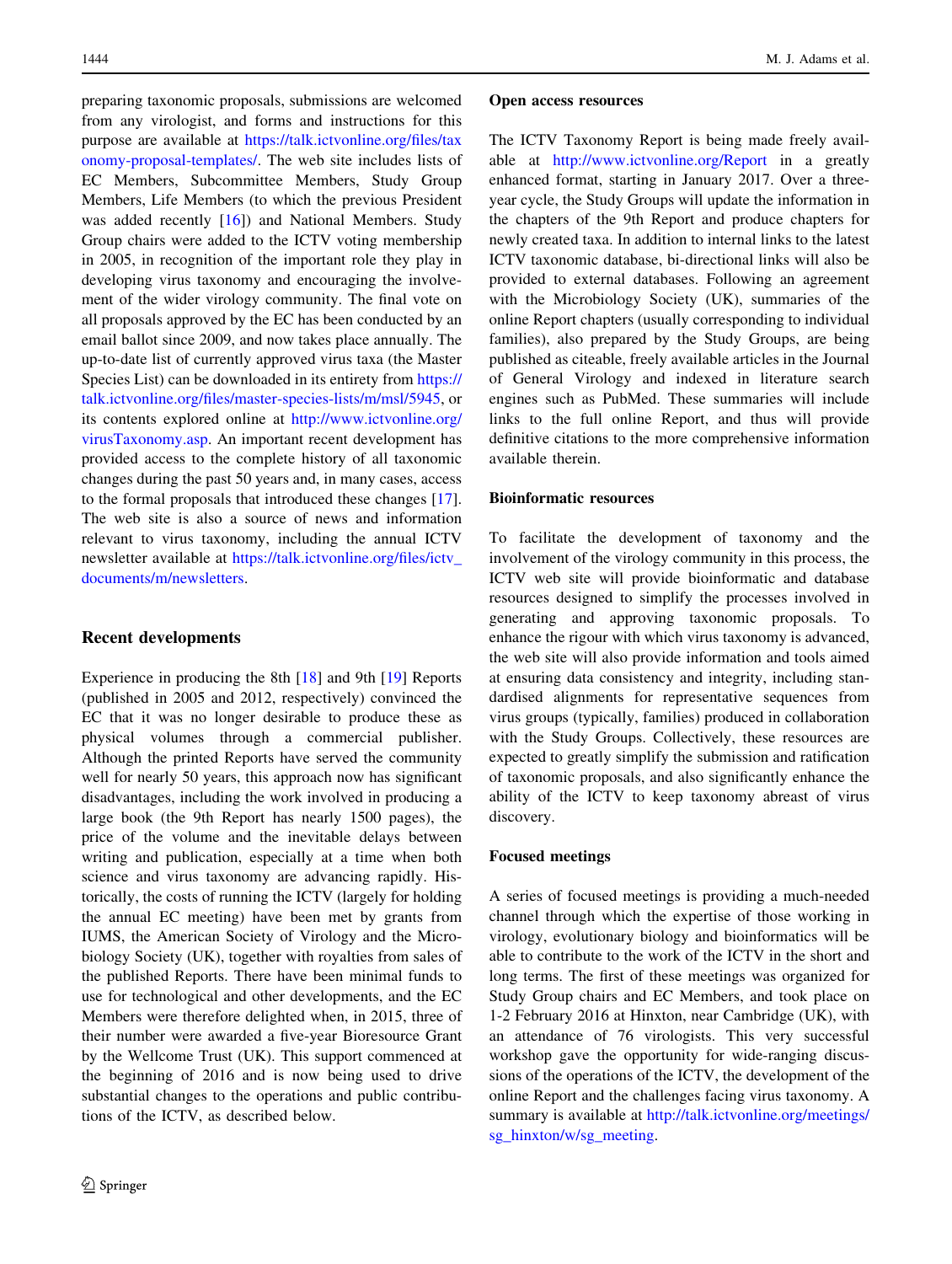<span id="page-4-0"></span>The second meeting, held on 9-11 June 2016 in Boston (USA), was aimed at considering the challenges posed by metagenomics to virus discovery and taxonomy. The 25 attendees included experts in the fields of high-throughput sequencing and virus discovery, along with many EC Members. An important outcome from this meeting was a series of consensus proposals for classifying viruses identified from metagenomic datasets, a summary of which has recently been published [[20](#page-5-0)]. Further focused meetings are planned on other key areas, with the anticipation of again publishing the outcomes and using these to help inform the future policy and practice of the ICTV.

#### Virus taxonomy in the age of metagenomics

At the EC meeting on 22-24 August 2016 in Budapest (Hungary), the consensus proposals developed at the Boston (USA) meeting were welcomed and thanks were recorded for the stimulating contributions made by the participants to various discussions on the challenges and opportunities posed by increasing volumes of genomic and metagenomic data to virus taxonomy. The EC emphasized that proposals to create taxa on the basis of genomic sequences alone are welcomed, regardless of the technology used to determine those sequences and even in the absence of all other biological data (including host), provided that there is credible evidence for the accuracy of the sequence assembly and that the genome sequence is coding complete. The EC noted that it has been accepting proposals on this basis for some time, at least for species in well-established genera and families, and that it does not believe that any changes to the taxonomic code (including the virus species definition) are required to continue and extend this practice. The EC concluded that species created only on the basis of sequence data should be accommodated in the same classification hierarchy and using the same nomenclatural rules as those created on the basis of traditional biological characterization. The EC recognized that there are additional challenges to the creation of taxa, and particularly higher taxa, where the new viruses are highly diverged from members of currently established taxa, and plans to use expertise within and outside the Committee to develop appropriate methods and standards to meet those challenges.

## **Prospects**

Virus taxonomy, like any biological taxonomy, is never perfect or complete. However, a transparent and functional system for virus classification is essential, particularly in view of the explosion in virus discovery that is currently

underway and may continue for the next 50 years. Interest in virus taxonomy is also increasing with the awareness that viruses have a major impact on the health of humans, livestock and crops, and also on the functioning of terrestrial and aquatic ecosystems. Metagenomic studies are revealing the presence of large numbers of distinct viruses that may have little or no adverse effects on their hosts and may even be beneficial to them  $[21]$  $[21]$ . The new era of virus discovery poses many exciting challenges and opportunities for virus taxonomists and a motivation for ensuring that formal classification remains relevant to the needs of the community and vital for our understanding of the relationships among viruses. As this brief overview demonstrates, the ICTV is adapting to meet challenges that could not have been foreseen at its foundation. Financial and workload pressures will likely increase, but the EC welcomes the involvement of virologists everywhere to ensure continued progress with this endeavour.

Acknowledgements and funding The authors are the current ICTV EC Members together with two researchers (R.J.O., D.B.S.) supported by the Wellcome Trust grant detailed below. We gladly acknowledge the dedicated, voluntary efforts of hundreds of virologists based in various parts of the world over the entire period of the existence of the ICTV. The work of the organisation through its EC and Study Groups has always depended upon that contribution and will continue to do so.

#### Compliance with ethical standards

Statement of competing financial interests The authors declare that they have no competing financial interests.

Funding The ICTV is supported by Grants from IUMS, the American Society of Virology and the Microbiology Society, and by a Grant from the Wellcome Trust (WT108418AIA) to P.S., A.J.D. and S.G.S. The involvement of J.H.K. was supported in part through Battelle Memorial Institute's prime contract with the US National Institute of Allergy and Infectious Diseases (NIAID) under Contract No. HHSN272200700016I. A subcontractor to Battelle Memorial Institute who performed this work is J.H.K., an employee of Tunnell Government Services, Inc. The involvement of A.R.M. was supported in part by the National Science Foundation Individual Research and Development program. The views and conclusions contained in this document are those of the authors and should not be interpreted as necessarily representing the official policies, either expressed or implied, of the US Department of Health and Human Services, US National Science Foundation, or of the institutions and companies affiliated with the authors.

## References

- 1. Wildy P (1971) Classification and nomenclature of viruses. First report of the International Committee on Nomenclature of Viruses. Monog Virol 5:1–81
- 2. Fenner F (1976) Classification and nomenclature of viruses. Second report of the International Committee on Taxonomy of Viruses. Intervirol 7:1–115